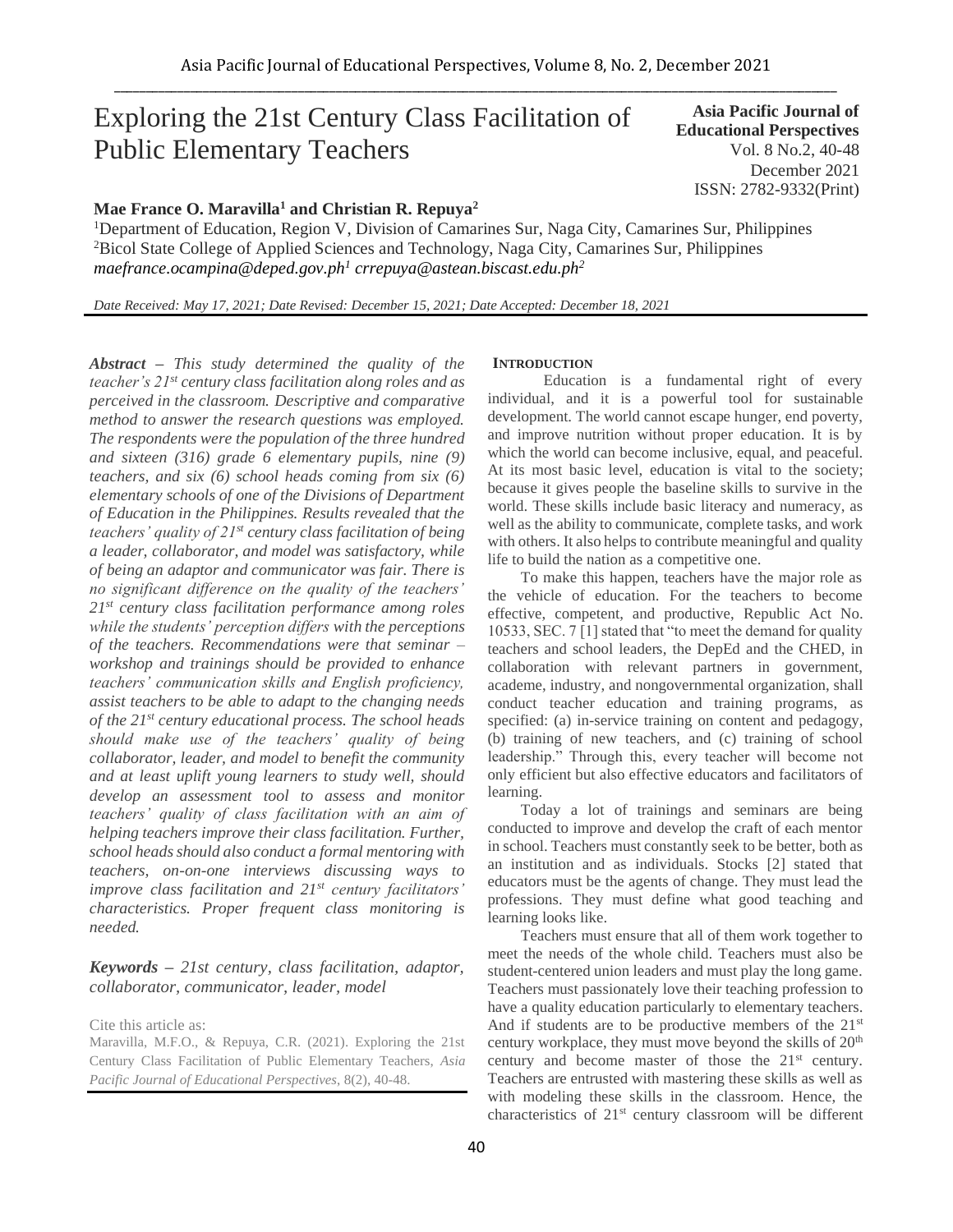from those of the classroom in the past because the focus is on producing students who are highly productive, effective communicators, inventive thinkers, and Master of Technology. Richardson and Placier [3] emphasized that if teacher has better knowledge and skills, it improves classroom teaching. The study of Rossi, et al. [4]; Hiebert and Grouws [5], also said that the improved teaching raises student achievement.

Malik [6] stated that teaching-learning process is based on direct interaction between the students and the teacher. To perform this task effectively and efficiently the teacher needs to be proficient in interpersonal skills. Interpersonal skills involve effective communication skills to become comprehendible by the listener. Excellent at collaborative work when involve students in some practical work. Has command on her language and spoken style and is able of intellectually convincing arguments. He/she always uses his/her knowledge positively and wisely and above all respect's emotions of the students. Create a democratic atmosphere in the classroom. And effective teachers being an adaptor, the teachers liberate themselves from prescribed teaching materials and develop customized tasks for their students. They do not rely upon only the regular teaching methodologies rather they become self-sufficient in efficiently and effectively controlling and handling time to time changing situations.

Carvalho [7] explained that it is teacher-student interaction that makes students aware of their own ideas and gives them the opportunity to rehearse the use of a language that is appropriate for dealing with nature in a scientific manner.

The UNESCO 1996 emphasized that an effective teacher interacts with a child physically and mentally; she/he makes them learn what emotions are by being affectionate with them. She/he is responsible for overall personality development of the children. Their sound intellectual, emotional, physical, and social developments are the outcomes of her/his tremendous efforts throughout the teaching- learning process. A teacher is a complete person within; curious about her students' feelings, passionate, sociable, loveable and super comprehensive [8].

The Code of Ethics for Professional Teachers (1997) defined a professional teacher as a licensed professional who possesses dignity and reputation with high moral values as well as technical and professional competence [9]. In lieu of this, a teacher who is keen observer of these practices should become a good role model to the students.

Gabriel [10] explained the teacher leadership's uniqueness to command influence in a school and K-12 education. Teachers' leaders can choose from a variety of responsibilities which provide opportunities to have a role in improving school practices and functions, and in turn help students achieve. Churches and School [11] emphasized that teacher as leaders are that they are the subject experts, often a counselor and frequently an administrator. Merideth [12] added that teachers as a leader act like a REACH which

means risk-taking by seeking challenges and create new process, effectiveness by modeling best practice, professional growth, and heartfelt service, autonomy by displaying initiative, independent thought, and responsibility, collegiality by promoting community and interactive communication skills, and Honor by demonstrating integrity, honesty, and professional ethic.

Consequently, there is a need to investigate the actual manifestation of these  $21<sup>st</sup>$  century facilitating characteristics as being an adaptor, Collaborator, Communicator, Leader, and Model, with an aim to make the teachers become better facilitators especially in elementary education. These 21<sup>st</sup>century characteristics were essential to the holistic development of students' learning skills. It clearly manifests that the students' holistic development of their learning skill must be developed as early in kindergarten and elementary education.

The holistic developments of students' learning skills may be dependent with the  $21<sup>st</sup>$  century facilitators' characteristics or role manifested by their classroom performance as adaptor, collaborator, communicator, leader, and model since teachers are the facilitators of learning. By looking more closely to the teachers' 21<sup>st</sup> century facilitators characteristics and its actual manifestation inside the classroom as perceived by the teachers, school head, and most especially by the students, teachers and the institution can work together to improve teachers' facilitation and ensured that these characteristics are manifested inside the classroom.

#### **OBJECTIVES OF THE STUDY**

This study generally aimed to determine the quality of the teacher's 21st century class facilitation along roles and as perceived in the classroom. Specifically, it determined the quality of the teacher's 21<sup>st</sup> century facilitators along roles of being an adaptor, collaborator, communicator, leader, and model, and determined the difference among roles and its manifestation in the classroom as perceived by students, teachers, and school heads. Further, based on the findings, recommendations were made to improve quality and manifestation of class facilitation.

## **MATERIALS AND METHODS Research Design**

This study used the quantitative research design. Descriptive method was used to gather data and answer the research question about the quality of teachers'  $21<sup>st</sup>$  century class facilitation along roles. And comparative method was used to compare each 21<sup>st</sup> century class facilitation roles and to compare the actual manifestation of the 21<sup>st</sup> century class facilitation in their classrooms as perceived by the students, teachers, and school heads.

## **Respondents**

The respondents of the study were the population of the three hundred and sixteen (316) grade 6 elementary pupils, nine (9) teachers, and six (6) school heads coming from six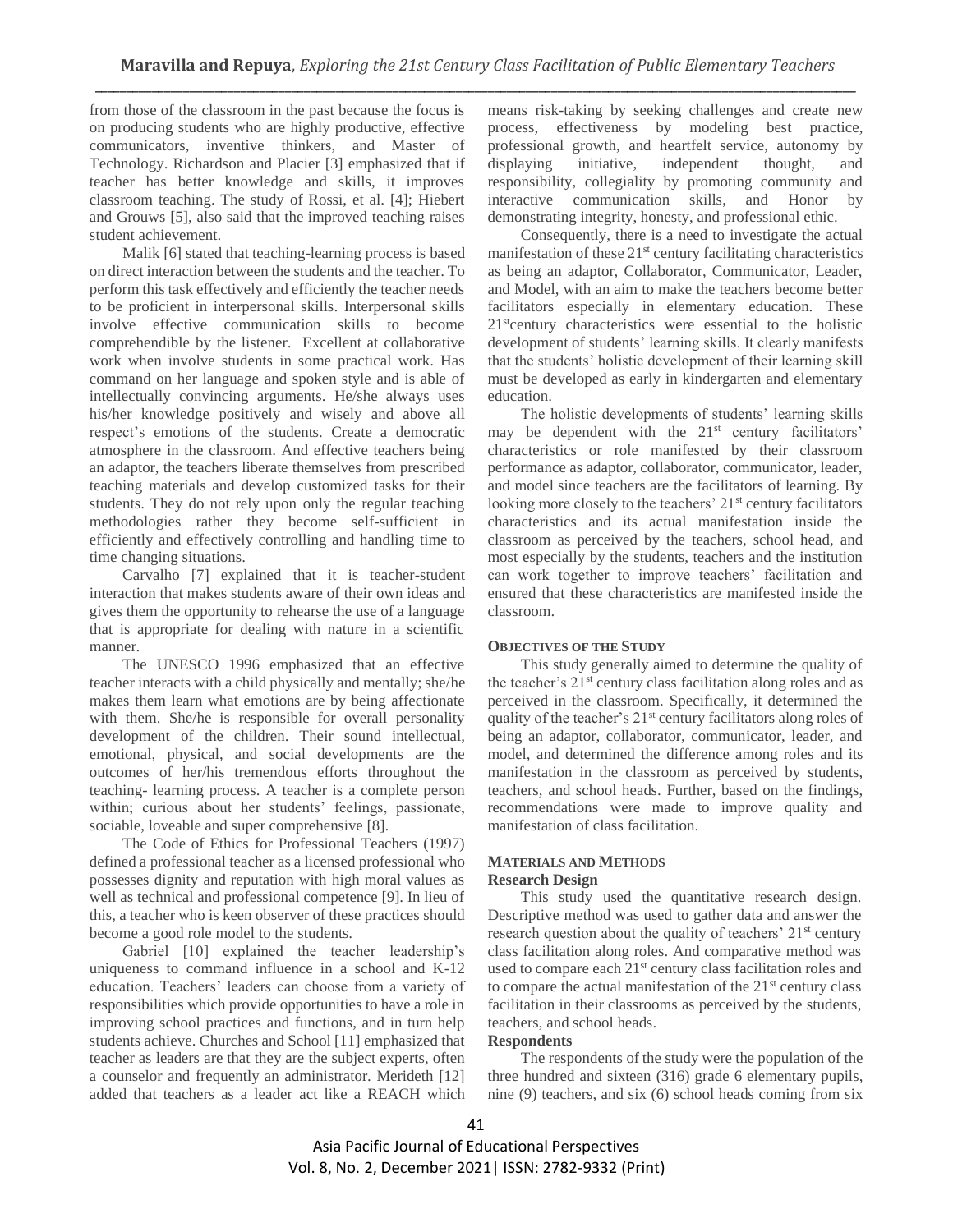(6) elementary schools of one of the Divisions of Department of Education in the Philippines.

## **Data Gathering Instruments**

To measure the quality of class facilitation, a researcher-made questionnaire was designed based on the studies of Churches and School [11], Marideth [12], and Rossi, et al., [4]. The questionnaire on the quality of teachers' class facilitation was composed of 25-item questions equally divided to five  $(5)$  21<sup>st</sup>century facilitators' roles namely, Teacher as (1) adaptor, (2) communicator, (3) collaborator, (4) model, and (5) leader. Each part is comprised of 5-item questions. The questionnaire was critique by the experts and educational leaders for content validity. The instrument was finalized after consideration of the suggestions, comments and recommendations given by the validators.

## **Data Gathering Procedure**

A letter requesting to conduct of the study was prepared and given to the Schools Division Superintendent of the Department of Education and to the School supervisors for approval. Upon approval, the researchers worked on the preparation, construction, and validation of the research instrument. After the final revision of the questionnaires, data concerning the quality of the teachers' 21<sup>st</sup> century class facilitation were gathered through interview schedules with the respondents to ensure reliability, validity and to avoid errors in answering.

# **Data Analysis**

One-way ANOVA was employed to determine the differences between the 21<sup>st</sup> century class facilitation of the teachers as perceived by the students, teachers, and school heads.

#### **Ethical Considerations**

Respondents were informed that they were selected purposively as participants and informed consent from them through letter was secured by the researcher. The confidentiality of respondents' responses in the quality of teachers' 21st century class facilitation questionnaire was ensured.

## **RESULTS AND DISCUSSION**

## **Quality of the Teachers' Class Facilitation**

This study investigated the quality of teachers' class facilitation of the  $21<sup>st</sup>$  century facilitators of learning as portrayed along roles as: Adaptor; Collaborator; Communicator; Leader; and Model.

Table 1 reflects results pertaining to teachers' quality of class facilitation along role as adaptor as perceived by teachers, school heads, and students.

**Table 1.** *Quality of the Teachers' Class Facilitation as Adaptor*

| <b>Indicators</b>                                                                   | <b>Teachers</b> | <b>School</b><br><b>Heads</b> | <b>Student</b> | <b>AWM</b> | <b>Interpretation</b> | Rank |
|-------------------------------------------------------------------------------------|-----------------|-------------------------------|----------------|------------|-----------------------|------|
| facilitator is<br>resourceful in<br>The<br>preparing<br>instructional materials.    | 3.66            | 3.83                          | 3.14           | 3.54       | Satisfactory          |      |
| The facilitator ensures that each lesson will make<br>authentic learning.           | 3.66            | 3.67                          | 3.13           | 3.49       | Satisfactory          | 2.5  |
| The facilitator is able to make learning meaningful<br>even with limited resources. | 3.66            | 3.50                          | 3.30           | 3.49       | Satisfactory          | 2.5  |
| The facilitator has used the computer platform in<br>an effective way.              | 3.55            | 3.17                          | 3.07           | 3.28       | Fair                  | 4    |
| The facilitator has adjusted his/her lesson to meet<br>the needs of the students.   | 3.44            | 2.83                          | 3.06           | 3.11       | Fair                  |      |
| Average Weighted Mean                                                               | 3.59            | 3.40                          | 3.14           | 3.37       | Fair                  |      |

The teachers rated themselves highest in the facilitator is resourceful in preparing instructional materials, ensures that each lesson will make authentic learning, and able to make meaning meaningful  $(M = 3.66)$  interpreted as satisfactory and lowest in the facilitator has adjusted his/her lesson to meet the needs of the students  $(M = 3.44)$ interpreted as fair.

The school heads, on the other hand, rated the teachers highest along the indicator such as the facilitator is resourceful in preparing instructional materials  $(M = 3.83)$ interpreted as satisfactory and lowest in the facilitator has adjusted his/her lesson to meet the needs of the students (M = 2.83) interpreted as fair. While the students rated the teachers highest in; the facilitator can make learning meaningful even with limited resources  $(M = 3.30)$  with verbal interpretation of satisfactory and lowest in the facilitator has adjusted his/her lesson to meet the needs of the students ( $M = 3.06$ ) interpreted as fair.

Overall, the facilitators' rating was highest in the facilitator is resourceful in preparing instructional materials (M=3.54) interpreted as satisfactory and lowest in the facilitator has adjusted his/her lesson to meet the needs of the students (M=3.11) interpreted as fair. Further, the data show that the facilitators' class facilitators as adaptor was rated highest by the teachers themselves (AWM=3.59) interpreted as satisfactory and lowest by the students (AWM=3.14) interpreted as fair.

The findings showed that the facilitators have satisfactory class facilitation along adaptor specifically in preparing instructional materials, ensures that each lesson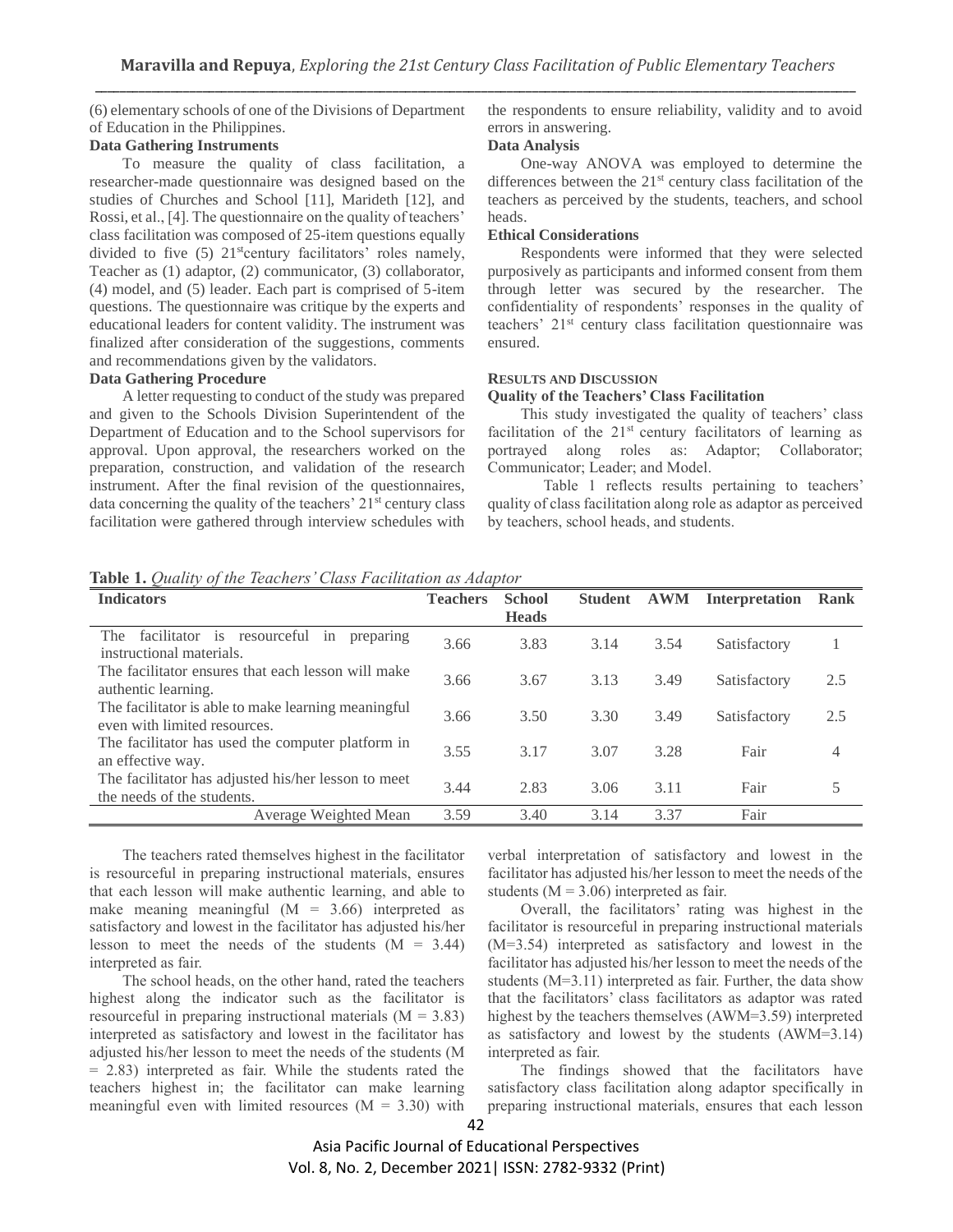will make authentic learning, and able to make meaning meaningful. However, facilitators need to improve in adjusting their lesson to meet the needs of the students. Further, both teacher and school heads agreed that the teachers' quality in class facilitation was satisfactory when it comes to being resourceful in preparing instructional materials to make authentic learning, in ensuring that each lesson will make learning a meaningful experience appropriate to students and make learning meaningful even with limited resources. However, according to the students, teachers' quality of class facilitation along these roles was fair and not satisfactory. It implies that the students disagree with the perceptions of the teachers and school heads. It means that for the students, teachers' class facilitation along these roles still needs improvement, because according to them it was just fair supported by the average weighted mean along these performances.

According to the teachers they perform these roles satisfactory, while according to school heads and students; it was only fair. It implies that school heads and students were not satisfied of the quality of teachers' class facilitation along these roles. It can be observed that as to the facilitators' adjusted his/her lesson to meet the needs of the students by using technology to cater different students' learning style, school heads rated lowest among the perceptions. It means that school heads were aware that teachers were not using satisfactory the technology in facilitating as also confirmed by the students. However, the results show that teachers were resourceful in preparing instructional materials to make learning authentic.

Further, among the aspects, the teachers were satisfactory in preparing instructional materials to make learning authentic while in contrast teachers are only fair in adjusting their lessons to meet needs. It means that teachers should improve in lesson adjustments to the needs and ability of the learners.

The results of the study were related to the study of Awolaju [13], he concluded that the role of instructional materials if thoroughly considered cannot be either partially or totally isolated from teaching–learning process. For any meaningful educational program to be achieved in terms of its implementation, the aspect of instructional materials must be given serious priority. Instructional materials perform such function as the extension of the range of experience available to learners, supplement and complement the teacher's verbal explanations. As a result, teachers as facilitators of learning as an adaptor reflect the  $21<sup>st</sup>$  century skills in adapting to the needs of the learners to have meaningful learning experiences despite of lack of resources through creativity and innovations.

Table 2 reflects results pertaining to teachers' quality of class facilitation along role as collaborator as perceived by teachers, school heads, and students. The average weighted mean is 3.43 with verbal interpretation of Satisfactory. While the facilitator works collaboratively with the learners' parents about the learners' homework ranked lowest with mean 2.66, 3.17, and 3.24 as perceived by the teachers, school heads, and students, respectively. The average weighted mean is 3.02 with verbal interpretation of satisfactory.

| <b>Indicators</b>                                                                                      | <b>Teachers</b> | <b>School</b><br><b>Heads</b> | <b>Student</b> | <b>AWM</b> | Interpretation | Rank |
|--------------------------------------------------------------------------------------------------------|-----------------|-------------------------------|----------------|------------|----------------|------|
| The facilitator has encouraged students to work<br>together to accomplish tasks.                       | 4.44            | 4.00                          | 2.98           | 3.81       | Satisfactory   |      |
| The teacher is able to work hand in hand with the<br>learners.                                         | 3.77            | 3.83                          | 3.24           | 3.61       | Satisfactory   | 2    |
| The facilitator monitors, guides, and checks<br>students' group projects and promote student<br>works. | 3.66            | 3.67                          | 3.28           | 3.54       | Satisfactory   | 3    |
| The facilitator requires students to have group<br>projects through collaboration.                     | 3.44            | 3.00                          | 3.17           | 3.20       | Fair           |      |
| The facilitator works collaboratively with the<br>learners' parents about the learners' homework.      | 2.66            | 3.17                          | 3.24           | 3.02       | Fair           |      |
| Average Weighted Mean                                                                                  | 3.59            | 3.53                          | 3.18           | 3.43       | Satisfactory   |      |

**Table 2.** *Quality of the Teachers' Class Facilitation as Collaborator*

In general, the quality of class facilitation of teachers as collaborators as perceived by teachers and school heads was satisfactory with mean 3.59 and 3.53, respectively. While students only gave a fair rating in perceiving their teachers as collaborator, with mean of 3.18. On the average, the teachers' quality of class facilitation of being a collaborator was satisfactory with mean of 3.43. It means that teachers and school heads agreed that the quality of teachers' class facilitation as collaborator was satisfactorily along performances such as encouraging students to work together in pair or in group, work hand in hand with learners, and monitoring, guiding, and checking students' group projects, and promoting it through student works' exhibit.

It can be inferred that the perception of students and school heads agreed that teachers required students to have group projects which can be accomplished through group participation and collaboration. It means that teachers sometime require project that cannot be accomplished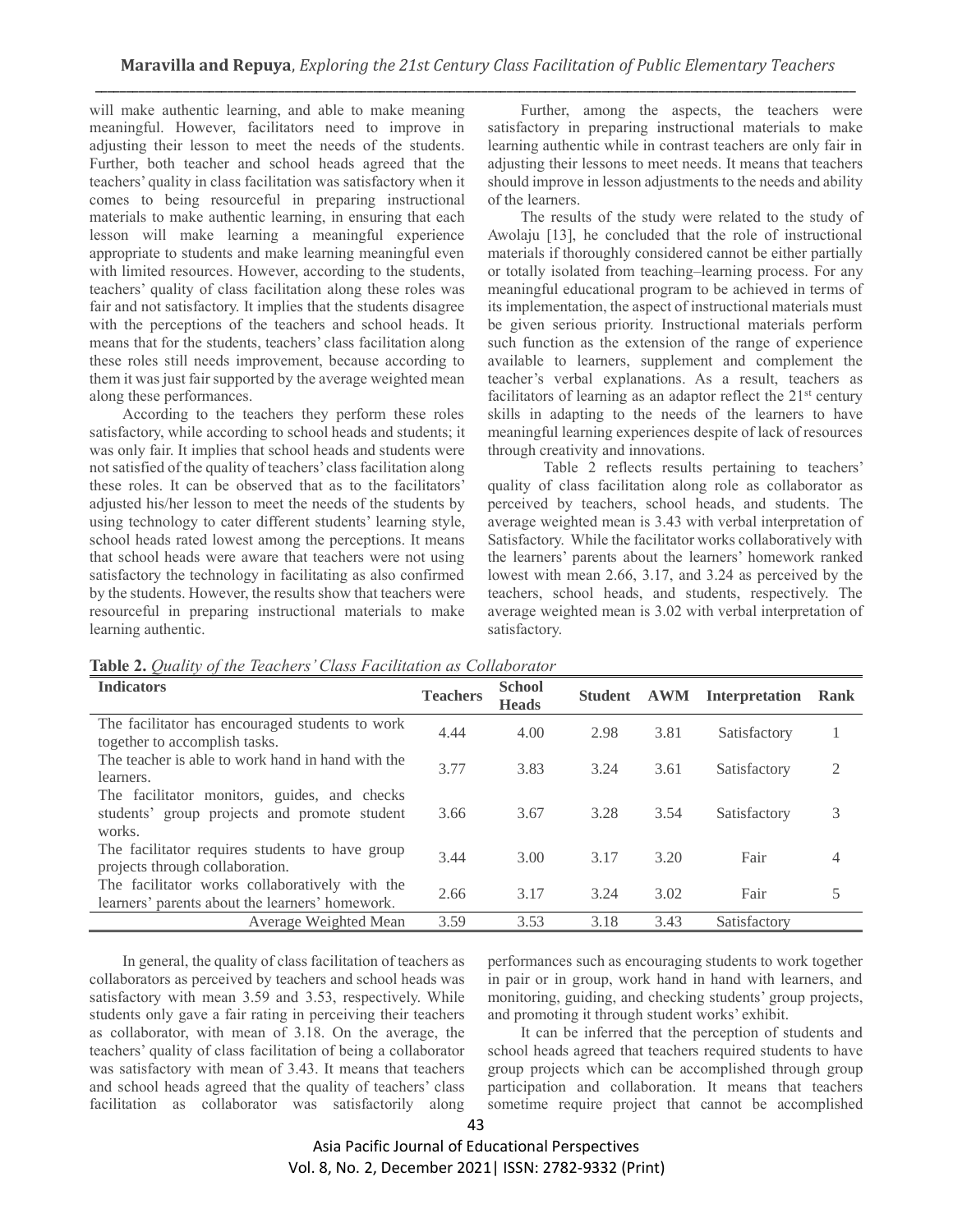collaboratively. And, when it comes to collaboration with parents about the learners' homework to be done and reporting of their progress, all agreed that it was fair. It also reflected that teacher rated themselves lowest among the perceptions about the collaboration with parents. It means that teachers have difficulty or challenges in working collaboratively with parents about learners' homework and progress, results were agreed by school heads and students. For example, when the teachers call for Homeroom PTA meetings or General PTA meetings where most of the parents cannot attend because some of them were busy nursing their children in their houses; some were working to provide the needs of their family; some has family issues and problems and most of them tend to let their eldest child to attend the meetings. By that parent know least about how their child progress in school or how their child behaves in the school.

Supported by the study of Hernandez [14], he concluded that there's a need for students to see the intrinsic value of learning with others. They need to take responsibility for their own learning, which involves agreeing to take on different roles as part of the collaborative work, and planning and managing the group work from the start. Turning groups into effective collaborative teams may require "scaffolding" from teachers, so that they can support the students in achieving that goal. In this study, teachers were encouraging collaboration inside the classroom but need to improve on more collaboration with the students' parents.

|  |  |  |  |  | Table 3. Quality of the Teachers' Class Facilitation as Communicator |  |  |
|--|--|--|--|--|----------------------------------------------------------------------|--|--|
|--|--|--|--|--|----------------------------------------------------------------------|--|--|

| <b>Indicators</b>                                                                                                           | <b>Teachers</b> | <b>School</b><br><b>Heads</b> | <b>Student</b> | <b>AWM</b> | <b>Interpretation</b> | Rank           |
|-----------------------------------------------------------------------------------------------------------------------------|-----------------|-------------------------------|----------------|------------|-----------------------|----------------|
| The facilitator has communicated effectively in<br>class and assists students.                                              | 3.66            | 3.50                          | 3.28           | 3.48       | Satisfactory          |                |
| The facilitator listens carefully to the answers of<br>students.                                                            | 3.44            | 3.67                          | 3.3            | 3.47       | Satisfactory          | $\overline{c}$ |
| The facilitator can clearly teach the lesson<br>appropriate to the pace of the learners.                                    | 3.55            | 3.33                          | 3.18           | 3.35       | Fair                  | 3              |
| The facilitator displays good communication skills<br>and teach lessons comprehensively.                                    | 3.33            | 3.33                          | 3.16           | 3.27       | Fair                  | 4              |
| The facilitator has been open to students' opinion<br>and able to communicate using technologies or in<br>any possible way. | 3.55            | 2.83                          | 3.15           | 3.18       | Fair                  | 5              |
| Average Weighted Mean                                                                                                       | 3.50            | 3.33                          | 3.21           | 3.35       | Fair                  |                |

Table 3 reflects results pertaining to teachers' quality of class facilitation along role as communicator as perceived by teachers, school heads, and students. The facilitator has communicated effectively in class and assists students ranked highest with mean 3.66, 3.50, and 3.28 as perceived by the teachers, school heads, and students, respectively. The average weighted mean is 3.48 with verbal interpretation of Satisfactory. While as to the facilitators has been open to students' opinion and able to communicate with the students' using technologies ranked lowest with mean 3.55, 2.83, and 3.15 as perceived by the teachers, school heads, and students, respectively. The average weighted mean is 3.18 with verbal interpretation of Fair.

In general, the quality of class facilitation of teachers as communicators as perceived by teachers was satisfactory with mean 3.50. While students and school heads perceive teacher as a communicator fair with mean of 3.33 and 3.21, respectively. In average, the teachers' quality of class facilitation of being a communicator was fair with mean of 3.35 with verbal interpretation of fair.

It can be inferred that teachers and school heads agreed that teachers have communicated effectively in class and

assists students in doing their assigned task, and the teachers were listening carefully to the answers of students or when a student asked a question, he/she gracefully listens. It implies that teachers communicate well and listen. It can also be inferred that teacher cannot sometimes clearly teach the lesson appropriate to the pace of the learners' speed and convey the concept only as perceived by the students and school heads. It means that teachers need to consider the learners' pace and speed in learning concepts. It can also be inferred that teacher, school heads, and students, all agreed that teachers' performance in displaying good communication skills and teaching lessons comprehensively and being open to students' opinion and able to communicate with the students' using technologies were fair but not satisfactory.

It implies that teachers did not display satisfactory communication skills and teaching lessons comprehensively, as well as being open to the opinion of the students. It can be derived that teachers were misinterpreted by their pupils as not approachable one. From that, students avoid their teachers and not approach them anymore. In other way, facilitators become busy in everything that they do in making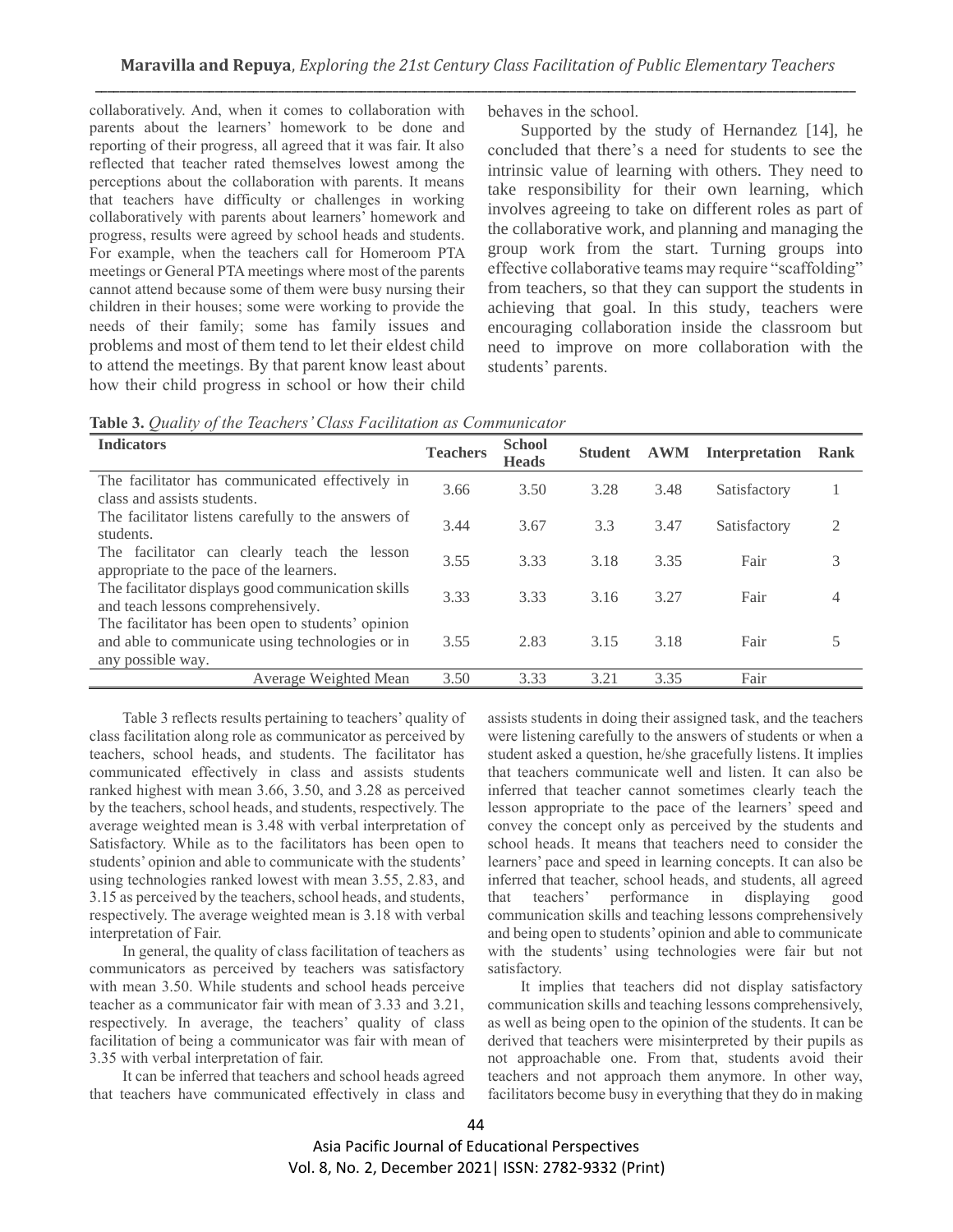learning materials reports and lessons where pupils don't have any more chance to communicate with their teachers.

Relevant to the study of Khan et al [15], findings showed that majority of the students learned well from those teachers who has good communication skills or who adopt good communication skills while dealing inside and out of the institution. They concluded that communication skills of a teacher having significant role in the academic success of the students. Therefore, it is necessary for a teacher to adopt good communication skills while teaching to the students.

|  |  |  |  |  |  | Table 4. Quality of the Teachers' Class Facilitation as Leader |  |
|--|--|--|--|--|--|----------------------------------------------------------------|--|
|--|--|--|--|--|--|----------------------------------------------------------------|--|

| <b>Indicators</b>                                                                                                               | <b>Teachers</b> | <b>School</b><br><b>Heads</b> | <b>Student</b> | <b>AWM</b> | <b>Interpretation</b> | Rank |
|---------------------------------------------------------------------------------------------------------------------------------|-----------------|-------------------------------|----------------|------------|-----------------------|------|
| The facilitator shows enthusiasm in teaching<br>students to instil values.                                                      | 3.88            | 4.00                          | 3.34           | 3.74       | Satisfactory          |      |
| The facilitator demonstrates<br>knowledge in<br>motivating students to perform and follow his/her<br>instructions and programs. | 3.88            | 3.83                          | 3.25           | 3.66       | Satisfactory          | 2    |
| The facilitator has the courage to direct students to<br>accomplish projects as planned.                                        | 3.77            | 3.67                          | 3.24           | 3.56       | Satisfactory          | 3    |
| The facilitator teaches by example and lead<br>students to learn what she teaches.                                              | 3.55            | 3.5                           | 3.29           | 3.45       | Satisfactory          | 4    |
| The facilitator demonstrates decision-making<br>skills to address concerns.                                                     | 3.55            | 3.00                          | 3.15           | 3.23       | Fair                  | 5    |
| Average Weighted Mean                                                                                                           | 3.72            | 3.60                          | 3.25           | 3.52       | Satisfactory          |      |

Table 4 reflects results pertaining to teachers' quality of class facilitation along role as leader as perceived by teachers, school heads, and students. The facilitator shows enthusiasm in teaching students to instill values such as being discipline and responsible ranked highest with mean 3.88, 4.00, and 3.34 as perceived by the teachers, school heads, and students, respectively. The average weighted mean is 3.74 with verbal interpretation of satisfactory. While as to the facilitator demonstrates decision-making skills to address concerns ranked lowest and school head and students both perceived it as fair with mean of 3.00 and 3.15, respectively. While teachers claim that they are satisfactory with mean 3.55. In general, the quality of class facilitation of teachers as leader as perceived by teachers and school heads was satisfactory with mean 3.72 and 3.60, respectively. While students perceive teacher as a leader fairly, with mean of 3.25. In

average, the teachers' quality of class facilitation of being a leader was satisfactory with mean of 3.52.

It means that according to the school heads and teachers, teachers were enthusiast in teaching, have demonstrates knowledge in motivating students, have courage to direct students to accomplish projects as planned, and teaches by example and lead students to learn what she/he teaches.

The result implies that teachers need to improve in decision-making skills as to address concerns of the students, parents, and other matters that will arise related to the learners' development and achievement. Supported by the result of the study of Richardson and Placier [16], they emphasized that if teacher has better knowledge and skills, it improves classroom teaching. The study of Rossi, et al. [4]; Hiebert and Grouws [17], also said that the improved teaching raises student achievement.

|  |  | Table 5. Quality of the Teachers' Class Facilitation as Model |  |
|--|--|---------------------------------------------------------------|--|
|  |  |                                                               |  |

| <b>Indicators</b>                                                                                        | <b>Teachers</b> | <b>School</b><br><b>Heads</b> | <b>Student</b> | <b>AWM</b> | <b>Interpretation</b> | Rank |
|----------------------------------------------------------------------------------------------------------|-----------------|-------------------------------|----------------|------------|-----------------------|------|
| The facilitator demonstrates integrity, honesty,<br>and professional ethic.                              | 3.88            | 3.83                          | 3.58           | 3.75       | Satisfactory          |      |
| The facilitator models best practice, professional<br>growth, and heartfelt service.                     | 3.77            | 3.83                          | 3.35           | 3.65       | Satisfactory          | 2    |
| The facilitator displays initiative, independent<br>thought, and responsibility                          | 3.66            | 3.50                          | 3.49           | 3.55       | Satisfactory          | 3    |
| The facilitator has the characteristics of being<br>adventurous, seek challenges and create new          | 3.22            | 2.83                          | 3.37           | 3.14       | Fair                  | 4    |
| processes<br>facilitator<br>promotes community<br><b>The</b><br>and<br>interactive communication skills. | 3.11            | 2.83                          | 3.31           | 3.08       | Fair                  | 5    |
| Average Weighted Mean                                                                                    | 3.52            | 3.36                          | 3.42           | 3.43       | Satisfactory          |      |

Asia Pacific Journal of Educational Perspectives Vol. 8, No. 2, December 2021| ISSN: 2782-9332 (Print)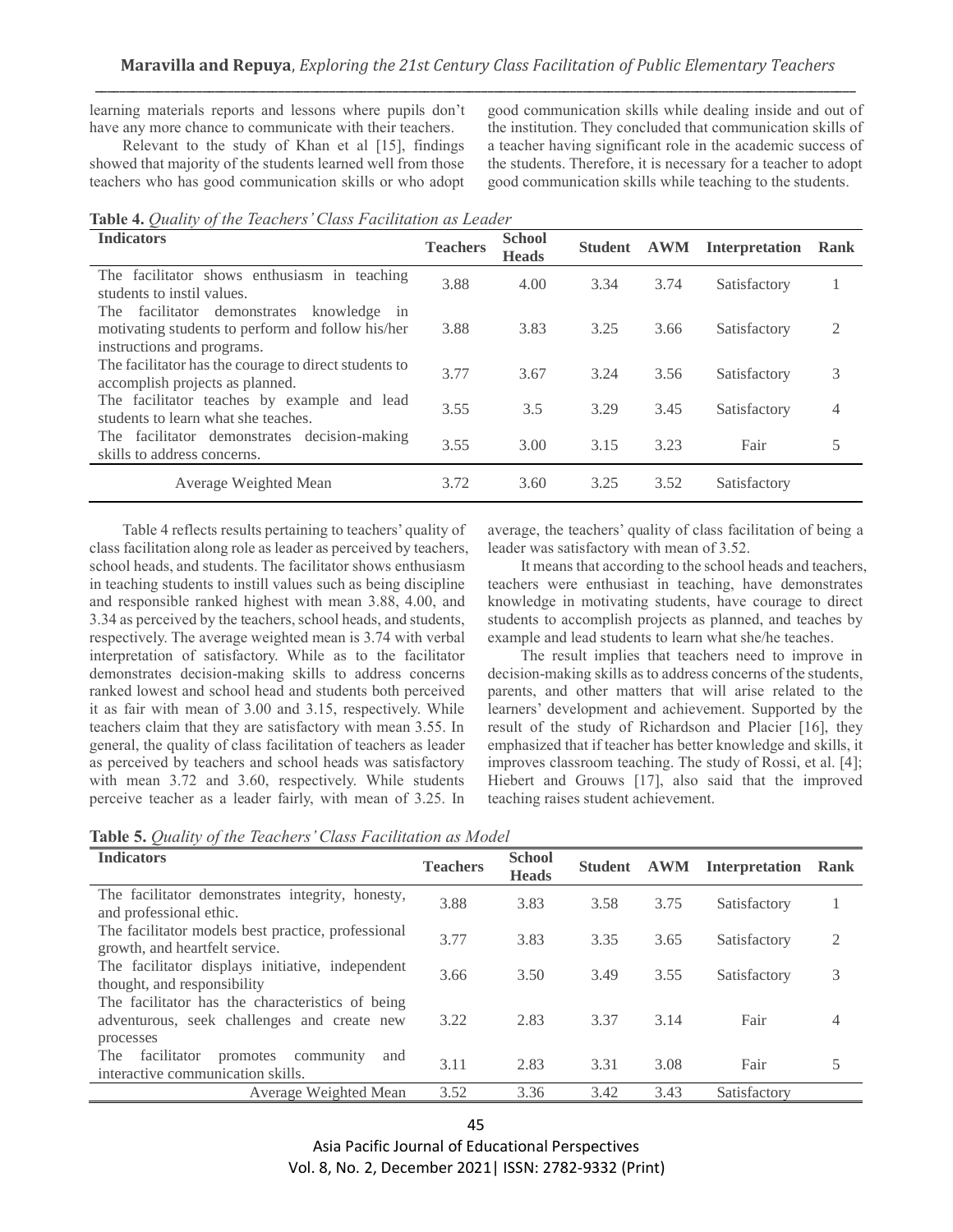Table 5 reflects results pertaining to teachers' quality of class facilitation along role as model as perceived by teachers, school heads, and students.

The facilitator demonstrates integrity, honesty, and professional ethic ranked highest with mean 3.88, 3.83, and 3.58 as perceived by the teachers, school heads, and students, respectively. The average weighted mean is 3.75 with verbal interpretation of satisfactory. While as to the facilitators promotes community and interactive communication skills, it ranked last with mean 3.11, 2.83, and 3.31 as perceived by the teachers, school heads, and students, respectively, all with verbal interpretation of fair performance. The average weighted mean is 3.08 with verbal interpretation of satisfactory. In general, the quality of classroom performance of teachers as model as perceived by teachers, school heads, and students have a mean of 3.52, 3.36, and 3.42, with verbal interpretation of satisfactory, fair, and satisfactory, respectively. In average, the teachers' quality of classroom performance of being a model was satisfactory with mean of 3.43.

It can be inferred that teachers and school head agreed that teachers demonstrate integrity, honesty, and professional ethic and models best practice, professional growth, and heartfelt service to the learners. And all agreed that teachers display initiative, independent thought, and responsibility. It implies that teachers have satisfactory performance in displaying professionalism and values. It also implies that they adhered to the Code of Ethics for Professional Teachers, stated that a professional teacher is a licensed professional who possesses dignity and reputation with high moral values as well as technical and professional competence. So, a teacher who is keen observer of these practices should become a good role model to the students.

It can be inferred further that teachers need to improve in areas of performance in being adventurous and seek challenges and create new process. It means that teachers should find ways to innovate teaching for better learning and development of the students. Like for instance the activity

and learning materials that the facilitators already used in the past years was used again because they don't want to waste time anymore and they are used to it when they are teaching. Another example is when there is a field trip or educational tour most of the facilitators are afraid to risk going out because if there is an accident occur the facilitator are the one to shoulder the situation. And, teacher needs improvement in promoting the community, as a real role model of the students that is willing to serve the community and encourage students to do so.

Supported by Kim et al [18], in their study concluded that teachers' personality seems to be a promising path to identify factors important for vital aspects of teacher effectiveness. Students' perceptions of teacher conscientiousness, agreeableness, and neuroticism may be particularly useful in future considerations due to their association with a sense of being supported by their teachers, as well as their own performance self-efficacy. So, a teacher being a model was very important especially in facilitating learning.

Table 6 reflects the summary results for teachers' quality of classroom performance along roles as  $21<sup>st</sup>$  century facilitators of learning. Teachers and School heads over-all rating was 3.58 and 3.44, both satisfactory, while students rating was 3.24 which means fair performance. Along the average weighted mean of the roles and responsibilities, being a leader ranked 1<sup>st</sup> with mean of 3.52 with verbal interpretation of satisfactory. It was followed by being collaborator and model both with mean 3.43 and verbal interpretation of satisfactory. Being adaptor ranked 4<sup>th</sup> among roles and responsibilities with mean of 3.37 and verbal interpretation of fair. The least among the roles was the teacher being a communicator with mean 3.35 with verbal interpretation of fair. On the average, the rating of teachers, school heads, and students along the roles was 3.42 which means, the quality of classroom performance along roles was of satisfactory performance.

| <b>Roles</b>                          | <b>Teachers</b> | <b>School</b> | <b>Student</b> | $\mathbf{A}\mathbf{W}\mathbf{M}$ | <b>Interpretation</b> | <b>Rank</b> |
|---------------------------------------|-----------------|---------------|----------------|----------------------------------|-----------------------|-------------|
|                                       |                 | <b>Heads</b>  |                |                                  |                       |             |
| Leader                                | 3.72            | 3.60          | 3.25           | 3.52                             | Satisfactory          |             |
| Collaborator                          | 3.59            | 3.53          | 3.18           | 3.43                             | Satisfactory          | 2.5         |
| Model                                 | 3.52            | 3.36          | 3.42           | 3.43                             | Satisfactory          | 2.5         |
| Adaptor                               | 3.59            | 3.40          | 3.14           | 3.37                             | Fair                  | 4           |
| Communicator                          | 3.50            | 3.33          | 3.21           | 3.35                             | Fair                  |             |
| <b>Over-all Average Weighted Mean</b> | 3.58            | 3.44          | 3.24           | 3.42                             | Satisfactory          |             |
| <b>Interpretation</b>                 | S               | S             | F              |                                  |                       |             |

|  |  |  |  |  |  |  |  | Table 6. Summary Table for Quality of the Teachers' Class Facilitation |
|--|--|--|--|--|--|--|--|------------------------------------------------------------------------|
|--|--|--|--|--|--|--|--|------------------------------------------------------------------------|

It can be inferred that teachers were good at being a leader since they are in elementary level most of the teachers can possess leadership skills which allow them to lead students to learning. Also, teachers were satisfactory at being collaborator and model. It can commendable since elementary teachers must work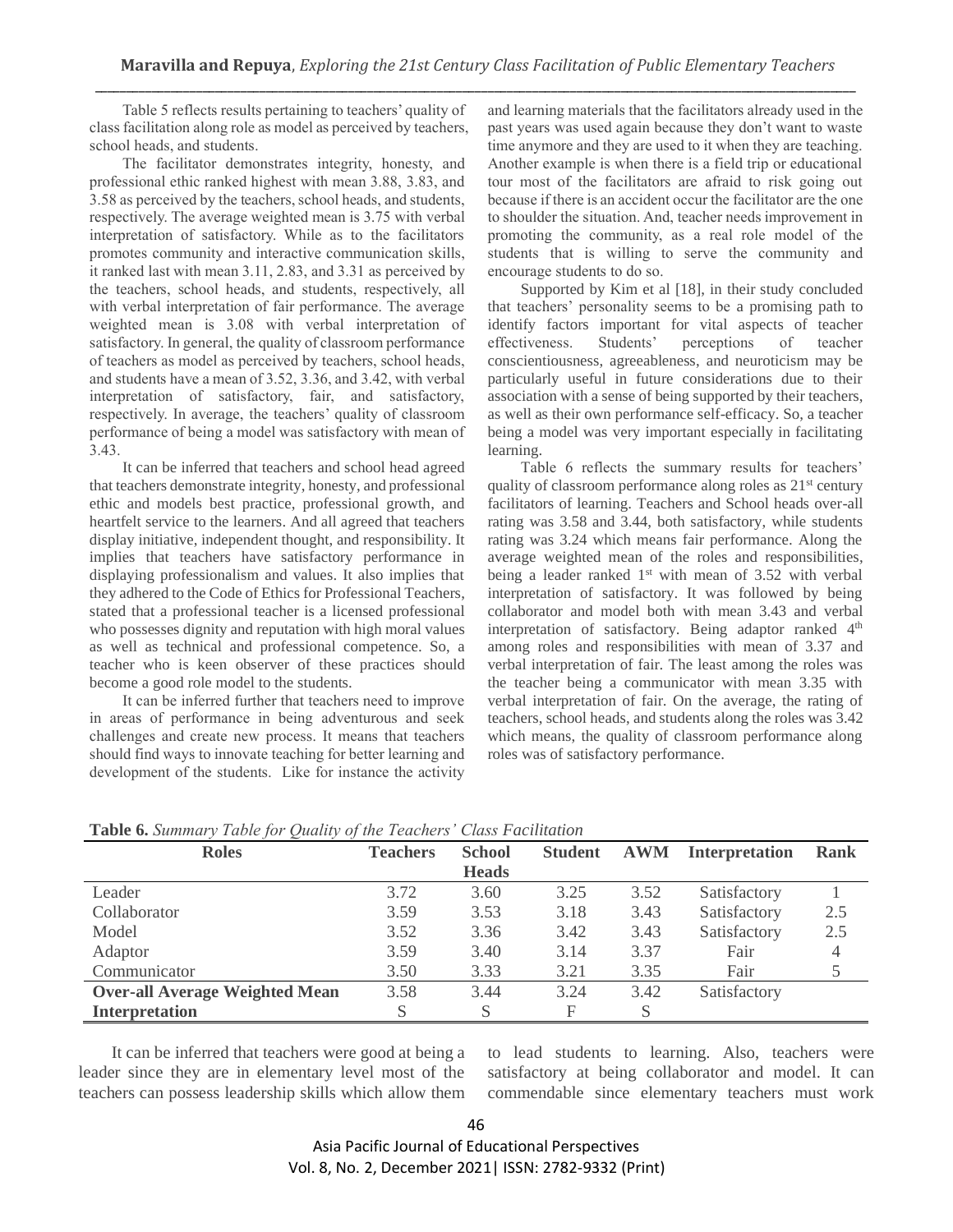collaboratively with the students, parents and community to help learners develop social skills and also assist learners toward learning development (scaffolding). Since they are in elementary level which the students where children look for somebody to become their model, teachers become the students' model and inspirations in learning. It can also be noted that the performance along being adaptor and communicator was rated fair performance. It implies that teachers need to improve in these areas especially in communication since students and school heads agreed that teachers only perform fairly in communication. It is imperative since communication is the very important channel of learning and development.

## **The Differences on the Quality of Class Facilitation among roles and among respondents**

Teachers as facilitator of learning of  $21<sup>st</sup>$  century students must possess 21<sup>st</sup> century facilitators' characteristics. Table 7 shows the analysis of variance employed in determining the difference among aspects and among respondents (Groups). Table 7 reflects that the computed F-value among aspects was .699 and p-value of 0.595 with verbal interpretation of 'not significant'. It means that in general, there is no significant difference among aspects (roles). It also means that since these aspects or roles of teachers as 21<sup>st</sup> facilitators of learning are interrelated in enhancing students' learning experiences, the respondents perceived each role as important same with each other roles.

**Table 7.** *The Differences in Class Facilitation among Roles and among Respondents*

|                | Df | <b>Mean</b><br><b>Square</b> | F     | <b>P-value</b> |
|----------------|----|------------------------------|-------|----------------|
| <b>Aspects</b> |    | 0.069                        | 0.699 | 0.595          |
| <b>Groups</b>  |    | 0.763                        | 7.750 | 0.001          |
| Aspect*Groups  |    | 0.046                        | 0.472 | 0.871          |

It implies that the 21<sup>st</sup> century facilitators' characteristics of the teachers do not significantly differ in general. It means that these characteristics were inter-related to each other in general that when a teacher possesses one of these characteristics, he/she may also have the other.

On the other hand, the computed F-value among respondents was 7.750 and p-value of 0.001 with verbal interpretation of significant. It means that in general there exists a significant difference among the responses of the respondents. It can be inferred that the perceptions of the respondents differ from each other as to the manifestation of teachers' roles as 21<sup>st</sup> century facilitators of learning. It is imperative to compute for the Post Hoc Test to determine where the significant differences occur specifically among respondents' perceptions.

Consequently, since Table 7 reflects that there exists a significant difference among the perception of the respondents about quality of class facilitation in 21<sup>st</sup> century facilitating along the roles, thus, table 8 reflects the Post Hoc Test result.

Table 8 reflects the results of the Post Hoc Test along the Class facilitation among respondents. It shows that the mean square of teacher vs school heads, and school heads vs. students of 0.1435 and 0.2040 with p-value of 0.278 and 0.079, respectively, both interpreted as not significant. It means that there is no difference on their perceptions. While in the teachers vs students, there exist a significant difference with mean of .3476 and p-value of.001.It means that there is no significant difference between the perception of the teachers and school heads, and between the school heads and students about the quality of teachers' classroom facilitation along roles as 21<sup>st</sup> century facilitators. It also implies that students' perception differs with the perceptions of the teachers.

**Table 8.** *Significant Difference in Class Facilitation among Respondents*

| <b>Pair of Groups</b>           | <b>Mean Square</b> | P-Value |
|---------------------------------|--------------------|---------|
| <b>Teachers vs School Heads</b> | 0.1435             | 0.278   |
| <b>Teachers vs Students</b>     | 0.3476             | 0.001   |
| <b>School Heads vs Students</b> | 0.2040             | 0.079   |

It means that the school heads agreed to both the teachers and students' perception. In other words, school heads agreed with either students or teachers with regards to the roles which he/she perceived right. It implies that school heads perceived teachers' quality on class facilitation and at the same time agreed with the students as to its manifestation inside the classroom. It means that students' may have observed differently the quality of teachers' performance as manifested inside the classroom along roles as profess by the teachers that they possessed and manifested inside the classroom.

For example, as to teachers' has adjusted his/her lesson to meet the needs of the students by using technology both school heads and students perceived differently from the teachers' perceptions about these class facilitation along being adaptor. And while along being a leader, teachers and school heads agreed satisfactory with class facilitation of teachers, while students perceived these performances as manifested fairly inside the classroom. It implies that school heads perceived differently from teachers as to some roles, and also perceived differently from students as to some roles. It can be noted that students were the one who can validate it since they are always present inside the classroom while school head were not. However, maybe students are not able to determine those roles since they also are not aware about these roles. So, teachers must inform learners about their roles as teachers so that students will be able to understand their role inside the classroom, and what are the roles of their teachers.

However, it cannot be denied the fact of the possibility that what the teachers profess as their quality of  $21<sup>st</sup>$  century facilitators of learning were not perceived by the students in the classroom. This means that the teachers should ensure that those roles be manifested inside the classrooms.

Zhang [19] in his study concluded that effective teaching behaviors mediate the relationship between teacher education and experience with student outcomes, indicating that teacher

47